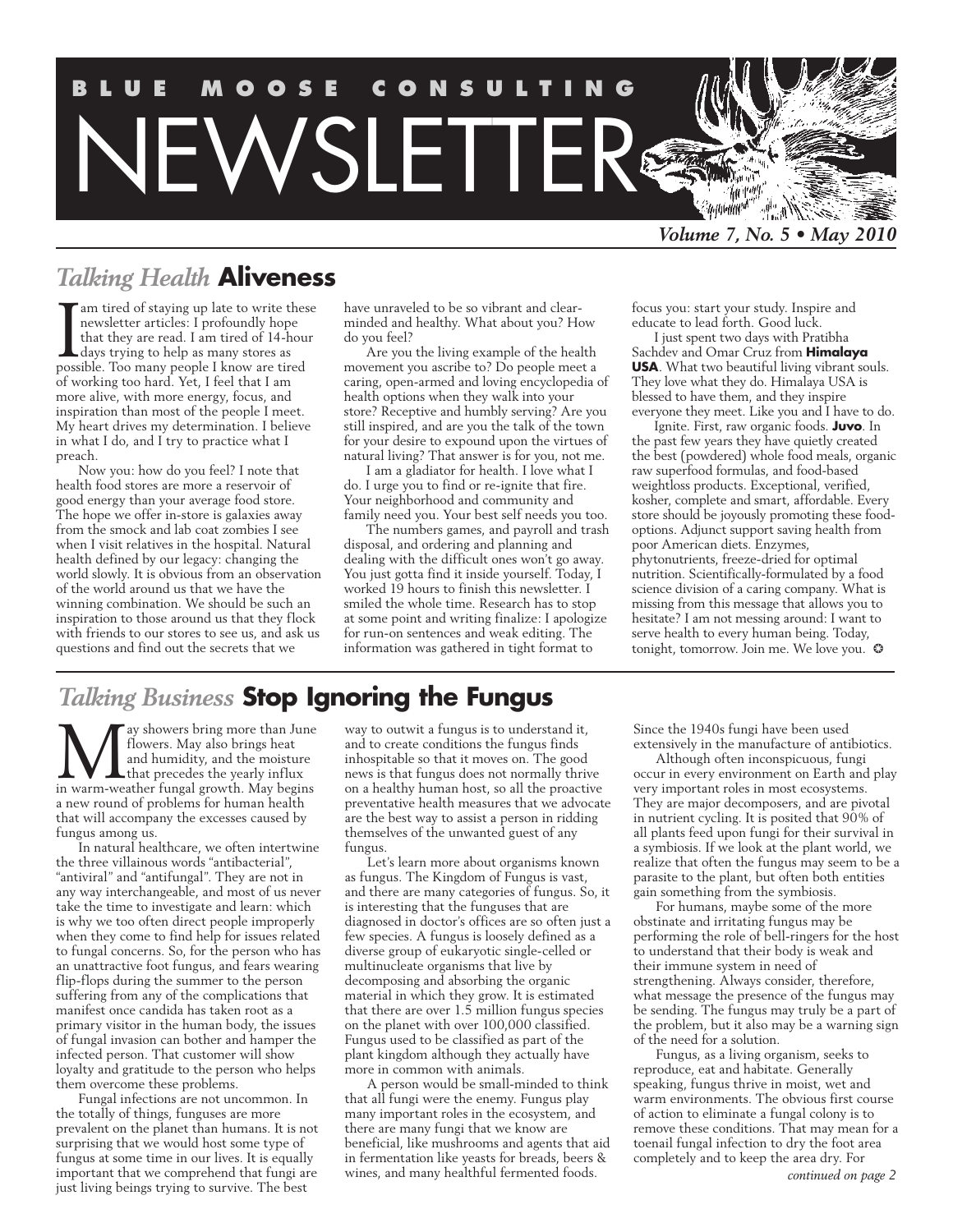#### **Stop Ignoring the Fungus**

*continued from page 1*

internal funguses, astringents are often effective as they dry out tissue that may be colonized ("infected").

Fungus need to eat too, and many species that like human hosts have adapted over the millennium to eat what is available—the detritus found on the skin, various collagenese and keratinase proteins (dead skin, hair and nails); and, in the gut, the excess sugar that that has infested our diets. Healthy skin maintenance often involves dry skin brushing, and one way to prevent weak hair follicles is to avoid harsh, petrochemical based shampoos, conditioners and creams. Internally, fibrous roughage is one way to keep the corridors of the digestive system clear of mucilaginous buildups which fungus love.

The goal is obviously to live a healthy life where optimal vitality reigns and skin fungus and candida-proliferation are just bad dreams: but that is not the reality in today's stressfilled world of chronic inflammation, environmental toxicity and bad diet.

Ultimately, we know that we are not the alien here, but it is the invading species that must be removed from our host. The first thing to consider is where the fungus came from. Like a wild animal that has learned that it is better to live with the generous host of humans by acclimating to our environment (as some people conjecture wolves did long before we grew to love our household pet dogs), the fungus that lead us to doctor's offices are those that are often found hanging out in pools, and showers under ideal growing conditions in human environs. Waiting for a human ride. We have to accept some responsibility for the prevalence of more external fungus infections because of the environments we have created/live in. Unkempt showers, unnatural chemical for pools, and the over-use of severe non-natural chemical cleansers have created a biosphere where fungus get hardy and disciplined in areas that we humans frequent. We cannot spray our way out of a world filled with other organisms, especially when it is conjectured that many fungi can continue to be transmitted a full 15 months after they have alighted on an ideal surface.

There is no proof that environmentallyfriendly cleaning products create a more complex physical environment on the surfaces that they clean, but the logic follows in a similar path to the now recognized supposition that complex chemical agents in plants serve a better function as antibacterials, anti-virals and anti-fungals than isolated, patented man-made elements. This may be another benefit for using natural cleaning products besides saving the planet's health.

Consider the possibilities, though, when asked for advice with skin fungus: maybe petrochemical-based skin cleansers with harsh surfactants are creating a breeding ground? Maybe shower cleansers are creating a breeding ground? Mass-market antimicrobials will only become more strong (and dangerous) as the natural order around us breaks down and manufacturers try to kill their way out f the mess. Capitalism and

modern western medicine will create toxic bombs of death to kill an organism that only persists and prevails against the arsenal: think the antibiotic comparison!! My bet would be on the fungus.

If fungus proliferate in moist, damp, wet and warm environments, then logic would have us teach everyone to think about their surroundings, and create prevention through smart and healthy action!

#### **What to do when Fungus Strikes**

There is not perfect solution. The odds are against any of us that we will go without some battle with fungal elements in our lifetime. Again, we share the planet with fungus, and yet many species cause "mycotoxins" which can be toxic to humans and pets. We often notice fungus when their fruiting bodies are growing, but these organisms surround us daily throughout our environment: and, in a natural order, without caustic, stupid disruption and with healthy immune systems, we all cohabitate. Our human, whole body system actually incorporates fungus: literally, we are part of them as well as them being a part of us. If fungi inhabit us as so-called parasites, we have evolved to use them, just as plants have evolved to use the myriad fungi that dwell in the soil, including all the soil that makes the good food that we eat (I do not include the frankenfood and dollar harvests that Mansanto creates).

Recent theories discuss the possible pivotal role that candida plays in human immunity (in balance); that the skin works best when there is a milieu that is natural, and that the skin falters and fails when it is stripped clean of its natural forestry.

If fungus plays a role in the breakdown of waste, then it obviously can and probably does play a role in human digestion, elimination and is a recognized player by the internal communication systems that guide us. Later, I will discuss the positive roles that medical mushrooms—a fungus—and the beta glucans from yeast (WGP™) play in optimal immune health. For now, it must be said that the best way to cohabit in a world crawling with fellow-travellers—like fungus, bacteria and even viruses—is to focus our smartest attention on "self" and the optimal development of the human immune system! The obstruction to the cure with fungal infections in a weak host.

The weather is changing. Heat and sweat, outdoor activities, travel and hotel rooms, shared towels—the world is ripe at this time of year for aggressive fungis to settle in and wreak some havoc.



A big concern is the children. Many children experience higher incidences of fungal attack during the warmer months. Summer heat means warmer skin and often moister skin: an open-door to the fungus of shared playground, pool and locker room. Jock itch, Athlete's Foot, hair fungus (tinea capitis), and ringworm—actually a fungus, not a worm—are all summertime sportsrelated fungus attacks. One out of every three children will get a fungal infection before adulthood: so what solutions are we offering parents?

Likewise, genital yeast infections strike more in the warmer months, and often linger longer—especially as they are passed back and forth between sexual partners.

The elderly are very susceptible to fungal invasion. A sedentary lifestyle magnifies a poor diet and allows the always opportunistic fungus colony to take hold and dominate. If the immune system does weaken as one ages, our older population is ripe for a dangerous slow-dance with fungal infections.

Finally, the immuno-compromised often find fungus to be deadly. If the role of fungus in the forest is to decompose matter, we have to be vigilant against fungus weakening the infirm, and dealing a deadly blow to our elders. We cannot obliterate fungus, but nor should we allow it to get the upper hand in this challenge of survival!

Immune health is the first line of action. All the many tools that we know for immuno-strength come into play. For summer lung infections, Echinacea and osha are superior still. Andrographis is the king bitter that will enliven the liver while stimulating action if the gut is burdened by antagonists. You must become conversant in the role of herbal adaptogens for immunomodulation and body homeostasis: this small category of herbal wonders is the best prescription for strength against fungal strong-arming. Silver plays a dominate role when discussing the immune system and anything fungal, bacterial or viral. Silver is an important trace mineral, and quality silver is the perfect summer supplement.

**Sovereign Silver** has perfected the delivery system of this integral nutrient. Silver hydrosol is both a superior though moderate killing-agent to all the man-made chemical anti-microbial derivatives, and an elemental part of an optimal immune system. Silver cleanses the body of unwanted elements, and is active with delivering a better-functioning immune system to effectively monitor those extra-organism activities in the body. A daily dose of silver is paramount in allergy season, when travelling, and whenever one may be exposed to excess fungal exposure (pools, travel bathrooms, "overnights", garden work, hiking, beach visits, etc.)

Internally, Sovereign Silver is a must-have, which is why I often puzzle over why stores don't stock high inventories of these product (volume deals are very profitable to the smart store that endcaps the product seasonally)

The real gem for the fungal conundrum is the *Sovereign Silver Homeopathic Skin Gel*. Many stores turn to this product as their goto heal-all for first-aid, summer medicine cabinets and travel health kits. This product

*continued on page 6*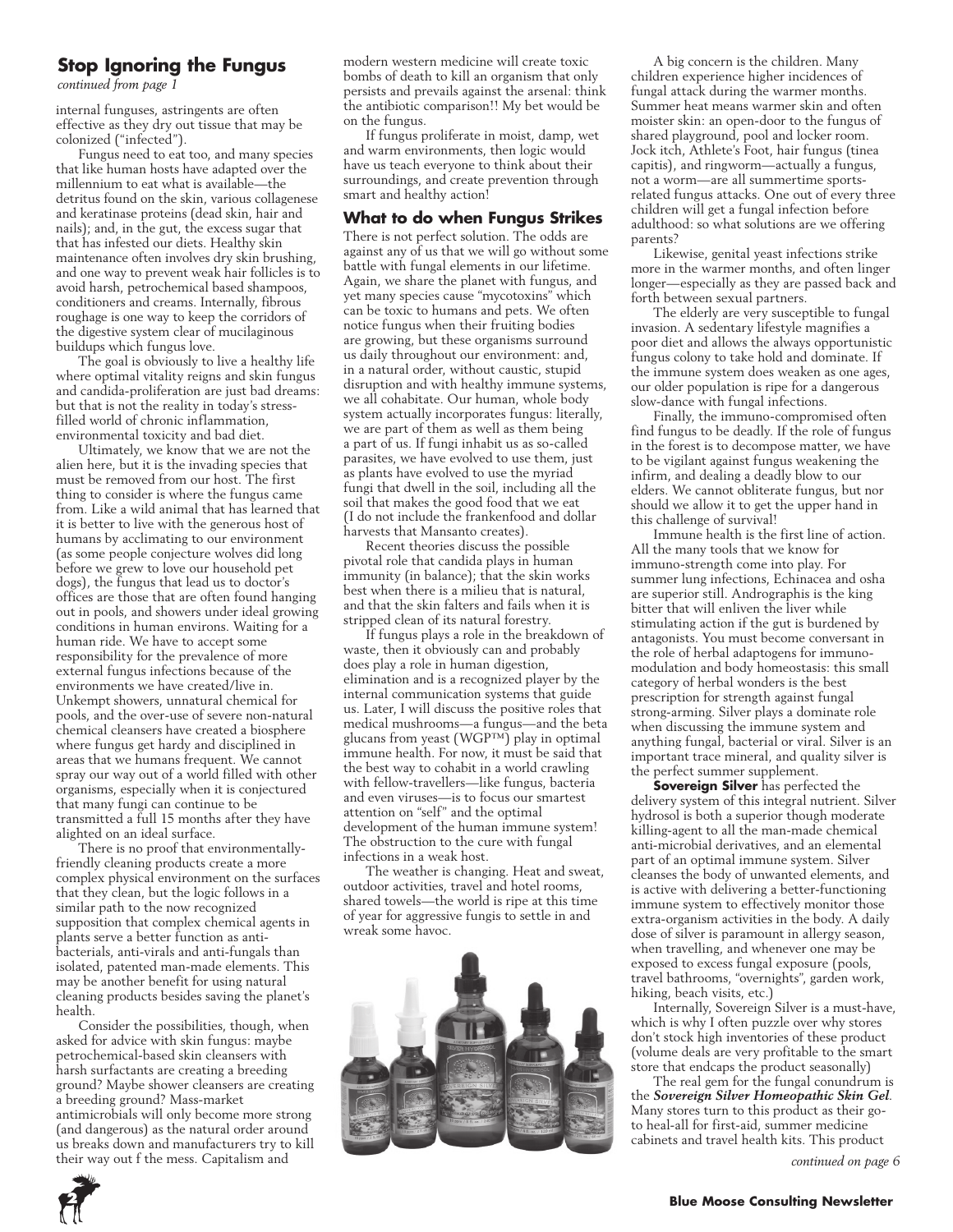

**May Promotions 20% off Product listed**

*minimum order 3 ea per SKU*

# **Women's Health**

**•** Black Cohosh liquid extract • Chaste Tree liquid extract

• Healthy Menopause Tonic™ • Women's Health Tonic™ *1 & 4 oz bottles* 

**Exciting New Products Still on Sale** *Available DIRECT only* Introductory Promo on 4 New Items

• Albizia liquid extract • Dragon's Blood liquid tree sap

• Bacopa liquid extract • Guggul liquid extract

#### **Buy 1-2 New Items – 3 each – & receive 15% off wholesale Buy 3-4 New Items – 3 each – & receive 20% off wholesale**

Ask your BMC rep about how to maximize sales & profits

with Herb Pharm's ongoing Everyday Volume Discount and Line Extension Discount





#### HERBAL HEALTHCARE *May Promotion* **EnergyBrain/Stress**

Supplements & Liquids\*

• MindCare® 60 Vcaps • MindCare® Econo 120 Vcaps • MindCare® liquid 200 ml • StressCare® 120 Vcaps

- StressCare® Econo 240 Vcaps ImmunoCare® liquid 200 ml
	- LiverCare® liquid 200 ml MindCare® liquid 200 ml
		- CoughCare® Liquid, Regular & Sugar-Free

# Organic Single Herbs\*

Bacopa • Gotu Kola • Shatavari Holy Basil • Mucuma • Ashwagandha

#### **Organique by Himalaya \*May Promotion: Hair & Body Care**

- Amla & Holy Basil Conditioner Hydrating Shampoo • Rejuvenating Shampoo • Volumizing Shampoo
- Revitalizing Hand & Body Lotion Stress Massage Oil • Rejuvenating Massage Oil
	- Intensive Moisturizing FootCare Cream

# **\*Mix & Match Promotions for May**

| Mix & Match                    | 12-17 units | 18-23 units | $24 +$ units |
|--------------------------------|-------------|-------------|--------------|
| Organic Single Herbs           | $10\%$      | 12%         | 15% off      |
| Organique by Himalaya          | 10%         | 12%         | $15%$ off    |
| Herbal Formulations            | 10%         | 15%         | 20% off      |
| Liquid Herbal Formulations 10% |             | 10%         | 15% off      |
|                                |             |             |              |

*Not to be combined with any other promos* BMC is now proud to represent Himalaya USA in New Jersey



## Make Your Own Floor or Counter Display MAY is PERFECT for WOMEN'S HEALTH **Slice of Life for 18-20% off\***

157 Targeted Multiples™ Ladies' Choice™ Caplets\* 90 163 Targeted Multiples™ Age-Less Choice™ for Women 50+ Caplets\* 90 224 Osteo-Bone Formula VCaps 90 314 Vitamin D3 2000 IU VCaps 90 317 Vitamin D3 2000 IU Softgels 100 364 Earthsweet® Chewable Vitamin D3 2000 IU Tabs 90 368 Vitamin D3 5000 IU VCaps 60 445 Earthsweet® Chewable Vitamin B-6, B-12, Folic Acid Tabs 60 670 Albion® Chelated Iron 27 mg VCaps 90 916 Perfect Cranberry® 500 mg VCaps 60 918 Evening Primrose Oil 500 mg Softgels 100 921 Evening Primrose Oil 1300 mg Softgels 60 **\*Ask Your BMC Rep for how to use the Slice of Life Promo to save 18-20%** Mix & Match = **20%** 4-products, 12 units each

Mix & Match = **18%** 3-products, 5 units each

Not represented by BMC in NJ Not represented by BMC in NJ, SC Not represented by BMC in NJ, SC



Pure and Great Tasting Omega Oils

# In Stock & Drawing Great Interest Great for Travel!!

- **Omega Effervescent** 7-pk
- **Omega Effervescent** 21-ct
	- **Baby DHA** 2 oz liquid
	- **Omega Probiotic** 60 ct
	- **Omega Joint 90 ct**
- **Omega Joint Xtra 90 ct**
- **Nordic Omega 3 Gummy Worms** 21 ct

**Expand Sales** by Partnering with the best National & Regional Omega-3 products in the country, and **Cross-merchandise** to increase sales of Omega-3 for ever category of nutritional support

**Iceland update:** As several people have asked, the volcanic activity in Iceland currently will have no influence on the quality of Nordic Naturals 100% Arctic Cod Liver Oils. There are currently no Arctic Cod being fished at this time. They are all well under the Arctic ice. They return to the Lofoten Islands to spawn later in the year, when the next catch occurs Since Nordic has cutting-edge, proprietary + patented methods of molecular distillation to remove environmental contaminants—and all products go through stringent 3rd-Party Certification that complies with Norwegian Medicinal Oil Standards—the quality of product should remain constant despite the activities caused by the volcanoes in Iceland.

Not represented by BMC in NJ, SC

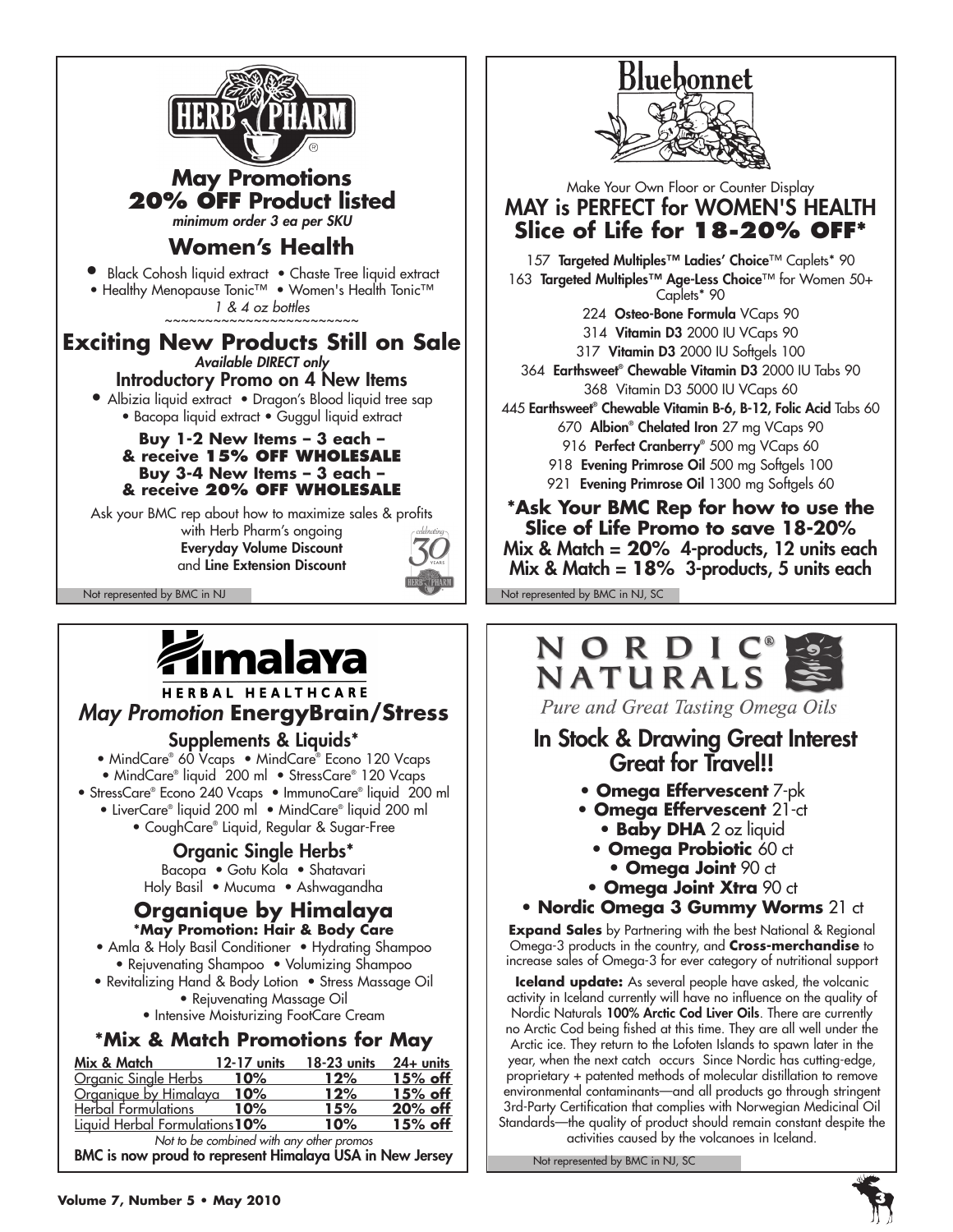

### **The "Nature-Approved" Natural Raw Meal**

Juvo promises to deliver benefits & aliveness of nature to make you healthy + rejuvenated. JUVO retains nature's purity without any modification or additions. The whole grains, vegetables, sea vegetables, mushrooms, & fruits are grown organically to bring you the purity + full vitality of nature.

• **Whole Food:** JUVO is filled with 60 healthful ingredients delivering complete nutrition. It is high in phytonutrients, dietary fibers, antioxidants, + enzymes.

• **Natural and Organic** JUVO - made with organic & kosher ingredients. It is NON-GMO, free of dairy, animal ingredients, artificial flavors/colors. Suitable for vegan/vegetarians.

• **Raw, Alive Nutrients** JUVO uses Freeze-Drying Technology— the best way to preserve nutritive properties, flavor + color. JUVO's nutrients are alive.

#### *Plus it is easy to prepare and tastes great*

Not represented by BMC in Eastern PA, NJ NOTE: please ask your BMC rep to review the new JUVO "MAP Policy" These Manufacturer's Advertised Pricing" agreements are one solid way to protect your business and to keep a level playing-field for storefronts + smaller businesses



# **Comfort and Support all year long**

*There are 9 different Olbas Remedies that each soothe you in a unique way:*

#### **Olbas Oil Relieves Colds, Flu and Allergies**

**Olbas Oil** The Original Swiss Aromatherapy Massage Oil + Inhalant

**Olbas Inhaler** Penetrating Vapors With Rapid Action

**Olbas Pastilles** Maximum Strength Cough Suppressant Drops

**Olbas Analgesic Salve Pain Relieving** Balm With Cough Suppressant Action

**Olbas Lozenges** NEW! Black Currant, Sugar-Free Cough Suppressant Lozenges

**Olbas Herbal Bath** Soothes & Relaxes, Tingles & Invigorates

**Olbas Cough Syrup** Herbal Bronchial-Support Syrup also supporting Immune Health **Olbas Herbal Tea** Deliciously Soothing Instant Herbal Tea

**Olbas Sport Massage Oil** Vitamin-Rich Massage & Skin Conditioning Oil



**Health Education** ☆ Health Products ☆ Aloe Vera

# *May Promotion Stomach PLUS Formula* **15% off** *12+ items*

 $16 + 32$  oz bottles

Herbal Aloe™ Stomach PLUS Formula is a nutritious blend of the finest organically-grown Whole Leaf Aloe Vera & 11 effective stomach herbs in highabsorption extract form. Stomach Plus Formula has provided relief from Reflux, Gastritis, Nausea + Upset Stomach. Great for morning sickness during pregnancy too! This very soothing formula helps to

rebalance stomach acids, and calms the

#### intestinal tract naturally!!

#### *Satisfaction Guaranteed*

Aloe & herbals: Organic Whole Leaf Aloe Vera Juice\*, Peppermint Extract, Catnip Extract, Chamomile Extract, Clove Extract, Fennel Extract, Gentian Extract, Goldenseal Extract, Ginger Extract, Meadowsweet Extract, Sweet Cinnamon Extract, Wild Yam Extract, & Stevia \*Certification # 5-215-365



wellinhand **ACTION REMEDIES Topically Applied Herbal Answers** *May Promotions* **Direct Deals 15% OFF** Selected Items when bought Direct Must mention "BMC promo" when placing order **Zero Zits! Kreamy Kleanzer "**Cease the Grease" for normal to oily skin **Zero Zits! Astringent Toner "Original"** for normal to oily skin **& Cut Rescue™** *Complete your Natural First-Aid Kit!* Aluminum-free. 100%- Natural, non-sting: Slippery Elm, Lavender, Plantain + Goldenseal herbs providing protective outer covering to promote cleanliness & wound closure. **Sprinkle on minor bleeding to** instantly form a protective scab & promote cleanliness. *Did you know that you can place your orders online? Ask your BMC rep how!*



& consistently-potent Brazilian Green Propolis with flax oil Omega-3s, complete probiotic support, & the anti-inflammatory antioxidants astaxanthin and vitamin E complex. There is simply no other singleproduct combination like this on the market today. *Whole Health Synergy.*

Propolis is a natural protective antibiotic substance that bees apply throughout the interior of their hives. Flavonoid-rich, it is derived from plant & tree resins. Coating the hive walls + filling cracks + gaps, propolis protects against the elements, pathogens, molds, and bad bacteria. The history of propolis for human health goes back to ancient Egypt + Greece, where it was used externally for dermal care, and

internally to promote digestive & joint health. Derived from the vegetation surrounding the bees' hive, the potency + composition of propolis depends upon its unique regional source. The best Brazilian propolis is often referred to as "Green Propolis" due to its vivid color. In particular, Brazilian Green Propolis found in the Minas Gerais region is derived mostly

from Alecrim (Baccharis dracunculiforia), an herb peculiar to South America . The wild-growing plants are free of pesticide residue + allergy-causing agents.\*



*Finest Quality Hair, Body and Skincare Accessories*

# **Pet Hair & Summer Shedding**

*Strengthen your Pet Care section with Bass Brushes***®**

#### **Dog, Cat & Horse Collection**

All Brushes are made of fine hardwood.

The world's Finest Pet Brushes should be found in your store: a certain draw to the pet lover!! The combination of wire bristle and wild boar hair is great for animals with medium to long hair. The wire pins detangle while the Natural Bristles smooth & distribute natural oils for a beautiful

> shine and healthy coat. 5 Brushes in an educational Pet Groomer Display.

*Bass Brushes:* quite simply the oldest and largest Brush, Comb & Bath & Body Tool company in the natural foods industry.

> www.thehairdoccompany.com/ products/petGroomer

Not represented by BMC in NC, NJ, PA

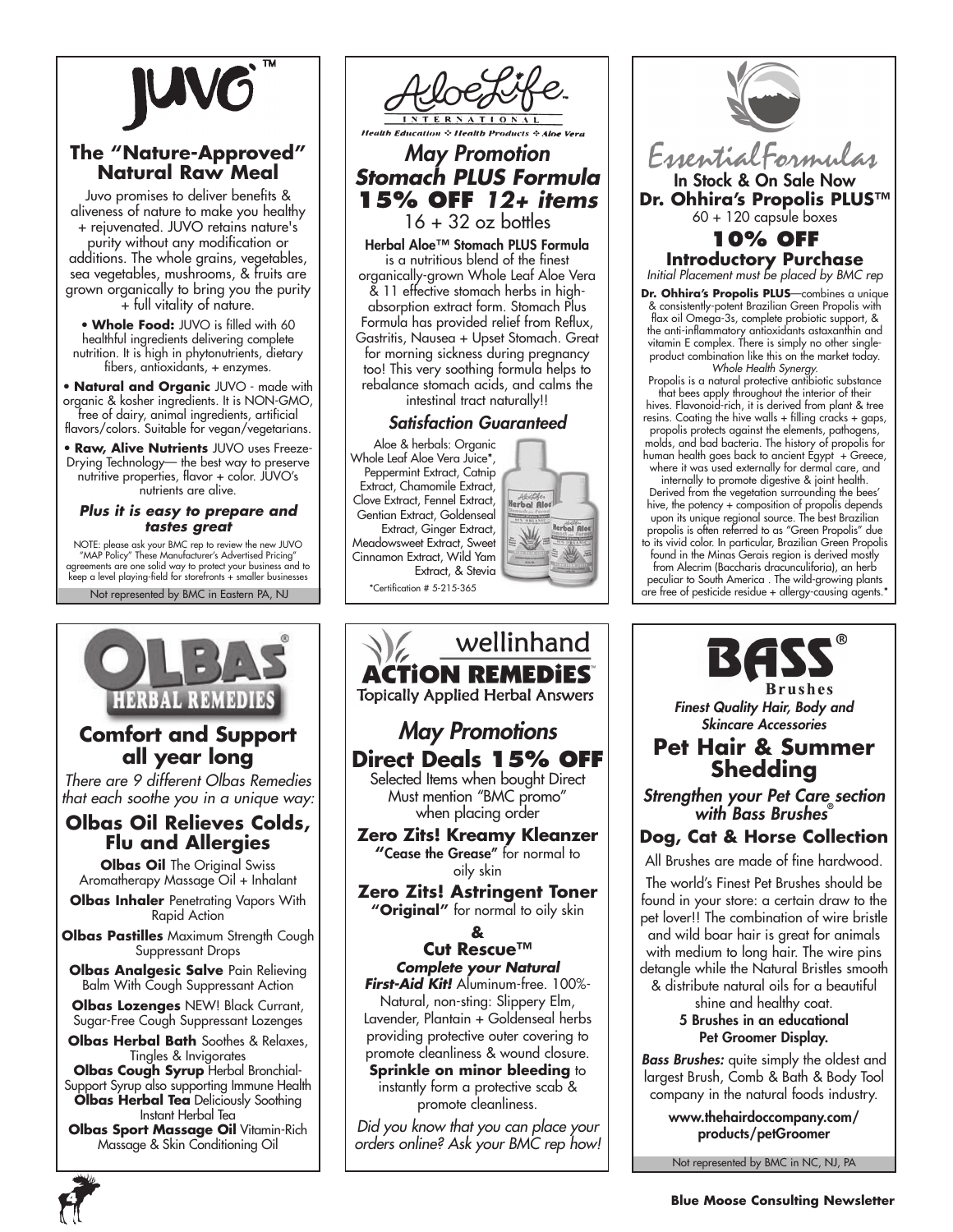

## **Catch the Summer Hair Coloring Trends**

Women & Men are Coloring their hair for the summer sun Now is one of the busiest times of year: Endcap products with a sign saying: *"Natural & Safe Hair Care Available Here"*

#### *May Promotion:* **Henna Cream 25% off Direct**

15 Color Choices *25% offer is for stores agreeing to pass on savings* **Surya Brasil Hair Coloring & Hair Treatment Henna Creams** Surya Henna Cream colors while revitalizing, moisturizing & conditioning hair. Using fruits and herbs from India & Brasil, the formula nourishes, increases luster, softness & elasticity while coloring—without severing the original<br>structure of capillary keratin. No harm to hair, health or<br>the environment. Surya henna cream actually protects hair<br>health. Guaranteed free of peroxide, ammonia, hea

metals, parabens, PPD, resorcinol or other ingredients which may cause harm. Raw materials extracted with<br>environmental responsibility & sustainability No animal<br>testing. Vegetarian. May be used safely after hair has<br>been treated chemically. Each Kit contains: 1 bottle of<br>crea plastic cap, instructions.

*May Special* **15% off** *250mg/60 ct.* Minimum purchase 8 bottles. Beta 1,3/1,6 Glucan is an all-natural, food-based dietary supplement purified from the cell wall of baker's yeast (Saccharomyes cerevisae). Technically it is a highly refined

immune

**HEALTH BASICS** 

CLINICALLY PROVEN IMMUNE SUPPORT

# **PERFECT® ORGANICS**

*May Promotion* **All Shea Butters 10% off**

*Buy minimum 12 Mix & match*

# **100% Shea Butter**

Mandarin Chocolate Lavender Lavish Shea Butter Orange Ginger Shea Butter Mint Chocolate Shea Butter Hazelnut Coffee Shea Butter NOTE: Perfect Organics has a new 800 number: 866-301-2537

VEGAN



# INEWTON 1.

**Nurturing Naturally Since 1987** 

*May Specials* **20% off 6+ per SKU** Amalga Detox (N060) Cold Sores (N039) Nervousness (N070) Teeth & Gums (N042) Teething & Colic, Kids (F026)

#### *How to Sell Homeopathic Products*

• Always educate, never prescribe.

- If the client has a serious chronic disease, tell them to consult a health practitioner.
- Always explain the importance of taking the DETOXIFIER or JUMP-START KIT if you suspect that the problem is chronic.

• Detoxifier is taken in combination with all other complexes as it is a drainer + can assist the body in eliminating toxins.

• Homeopathy will improve absorption of vitamins, minerals & trace minerals.

• Homeopathy is often a complement to other products you offer for wholistic approach to health

**Phone training –** May 4 Homeopathy and Oral Health June 1 Homeopathy for First Aid

*Closed May 31 for Memorial Day*

Not represented by BMC in NC, SC



# **What if you could drink yourself to a stronger immune system?**

With bioactive silver hydrosol you can

Start with pure, pharmaceutical-grade water + add safe, low concentrations of charged silver nanoparticles & you have the makings of one of the most powerful immune cocktails on the planet.

Silver is a normal constituent of the mammalian diet. As a trace element, it is found consistently in food, including whole grains, edible + medicinal mushrooms; milk and water. There are receptor sites on the myelin sheath surrounding the nerve cell for silver! Humans do not get receptor sites by accident!

What does silver do? Known for its powerful antimicrobial effects, which makes it ideal for use when challenged by viral, bacterial or fungal pathogens, there are many other uses that are equally, if not more, impressive.

Silver also facilitates an efficiency of normal & necessary immune functions + cascades. Silver plays a brilliant role in facilitating powerful immune efficiency. Silver is known to be an oxygen sponge. It has the capacity to carry 10x its atomic weight in oxygen, the warmer it gets. Silver nanoparticles flood the body with oxygen, particularly the B-lymphocytes (White Blood Cells). The immune system needs copious amounts of oxygen in order to produce Reactive Oxygen Species (ROS), which it uses to disrupt metabolic pathways of pathogenic life forms. Once again, silver enhances the *efficiency* of immune intervention.

Not represented by BMC in NC, SC, NJ, eastern PA

carbohydrate made up of a string of glucose molecules, with the fats, proteins + other polysaccharides removed.

*Immune Health Basics have received G.R.A.S. status from the FDA (Generally Recognized As Safe)*



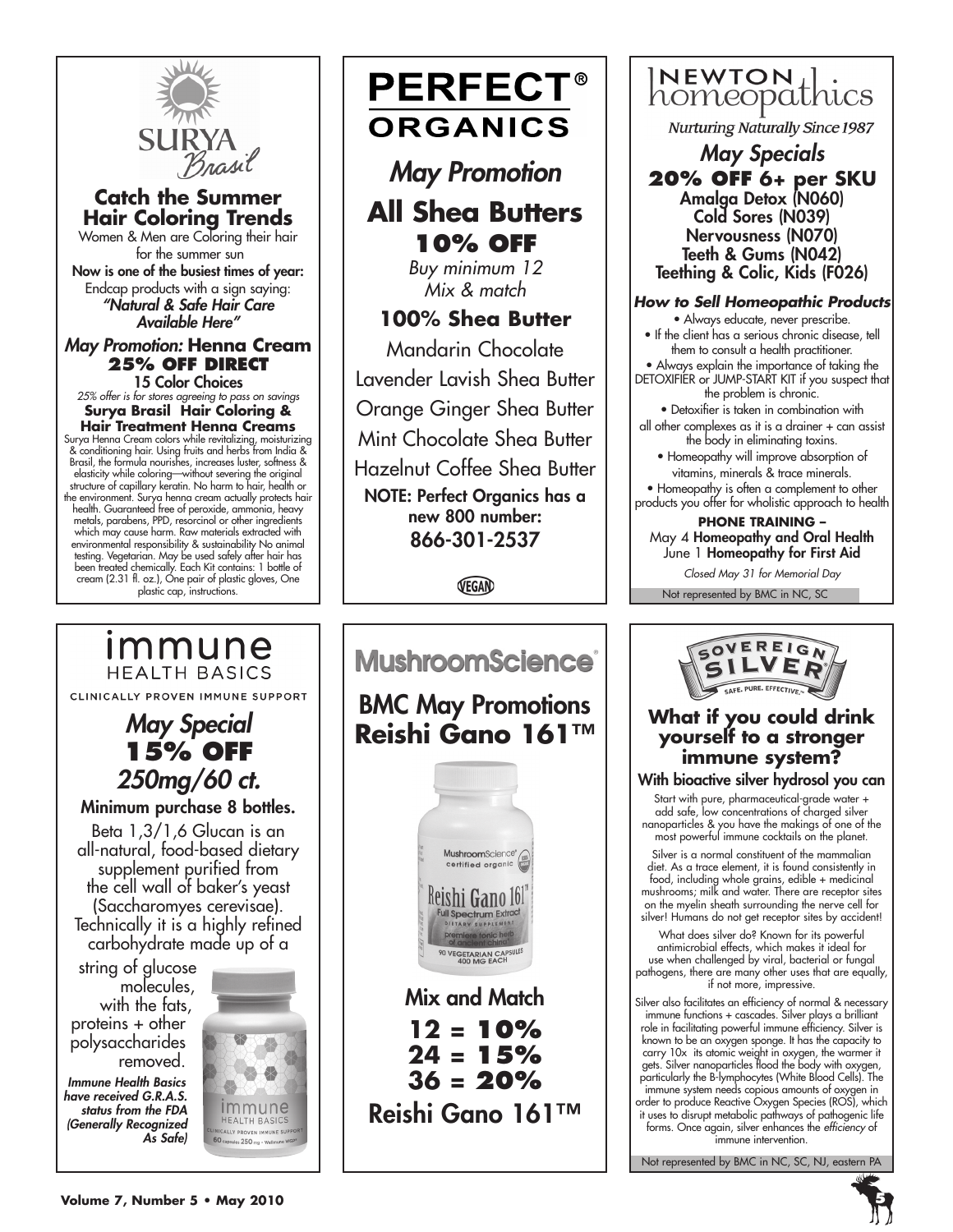#### **Stop Ignoring the Fungus**

*continued from page 2*

reduces inflammation, prevents infection, and helps in skin healing. I am sure the only reason some stores haven't been raving about this product is because they have not tried it: ask your BMC rep for info and a sample with your next order.

#### **Narrowing the Discussion: Skin Fungus**

 Skin fungus is a fulltime business in the U.S. (one source defines it as a \$6 billion malady). The first thing to consider, again, is preventative healthcare. *Dr. Ohhira's Probiotic soap* from **Essential Formulas** has an upswing in sales in the summer as people find it the only relief for eczema flare-ups and psoriasis. I advise you recommend this product to those in need and find this item jump from 6s to 12 eaches in a month as friends alert friends to the magnificent relief. Skin irritation can be maddening. **Aloe Life** *Skin Healing Gel* is my favorite maximumuse skin care product. This product is for everything.

*Herbal Ed's Salve* is now available in a smart 6-pak display that makes this exceptional **Herb Pharm** product stand out. There literally is not a skin problem that will not benefit from a combination of Herb-Pharm-quality comfrey root, chickweed, plantain, mullein and St. Johnswort extracted and concentrated in a base of olive oil, bee's wax and bee propolis. These first four products define the four best products for skin health on the market today.

For stubborn fungal skin infections, garlic oil is still an excellent reliable, and we all already know the abilities of tea tree oil. Both these items can be caustic (as oregano oil is internally), so they should be diluted or begun in lower amounts to observe skin reaction. While the Probiotic soap actually doubles as a skin moisturizing beauty soap, and the Aloe Life Skin Healing Gel is perfect for post-sun and as a base for skin tightening on the face in the morning, both of these stellar products normalize and heal the skin for daily proactive use. The Herb Pharm salve and the dynamic Sovereign Silver Homeopathic skin gel are the natural arsenal when the skin mantle has been thrown into imbalance!

For a skin disorder involving candida or fungal concerns, the award-winning **Organique by Himalaya** *Neem & Turmeric Face Wash*, and the *Neem & Turmeric Cleansing Bar* can serve as a fullbody cleanse with two of the best known anti-fungal herbs. **Aroma Land** has made the best "Personal Defense" hand wash on the market with their new 100% natural surfactant, deep-cleaning, lathering, hand soap made with essential oils of eucalyptus, tea tree, wild marjoram and thyme. Addictive. For those dire disinfecting moments, **Surya's** *Organic Hand Sanitizer*  with Jua and Acai cleans—and kills germs without drying the skin.

#### **Foot and Nail Fungus**

Foot fungus can be a symptom of environmental exposure, or a tell-tale sign that the body-PH is off, and/or that the immune system is not optimal. Foot fungus is a huge market for people worried about opentoed shoes, the beach, and the discomfort of itchy feet in hot shoes on hot summer days. Foot nail fungus is something people think that they must live with, or go through very invasive and toxic mainstream "medicine".

For nail fungus, **Well in Hand** has a clever and effective solution for this stubborn fungal invasion. Recognizing that relief is not immediate, they have created a kit called *Fungi Free™* that offers four products designed to work in concert to handle the toughest, yellowest, thickest, ugliest finger and toe nails ever conquered by fungus. As product creator Linda Doby acknowledges, the healing and recovery process takes as long as it takes for a normal nail to grow in.

The problem of course is that the infection has migrated to the nail bed, which is protected by the hard exterior of the nail which acts like a shell for a turtle: how does one get in to clean and heal this enclosed space? You cannot take the shell off the turtle and clean it and then return the animal to its shell? Well in Hand addresses that problem with their pure, aromatherapy-based herbal solution.

The four all-natural products follow a course identified by the adjectives Preparation, Penetration, Protection, Prevention. They can be sold separately, but they truly work when used together over several months. The end result, beautiful renewed nails without the overt danger of liver toxicity caused by dubious pharmaceuticals. I have often marveled how



rosemary. Delightful and therapeutic: daily. Since I am forever travelling in hotels, I have a new appreciation at the speed with which fungus can invade. After shower, I thoroughly dry; wait and then dab tea tree oil on my feet and ankles, every time. Blue Moose Consulting represents two of the best tea tree oils on the market. **Herb Pharm's** Tea Tree oil delivers that Herb Pharm quality again, something dependable in a market saturated with uncertainty. Their product is wildharvested in its natural wild in Queensland, Australia, steam-distilled from fresh (undried) leaves, and meets the Australian standards for medical-grade Tea Tree oil.

every store doesn't keep one kit on the shelf with the promise that this super product offers to a whole legion of nail fungus sufferers: if you believe in what you do and



A GREAT product to demo *Represented in NJ, PA, DE, MD, DC, VA, WV, NC*



# **Aroma Land Massage Oils**

*must mention "BMC Promo" when placing order*

any SKU **3 each = 10% off**

any SKU **6 each = 15% off**

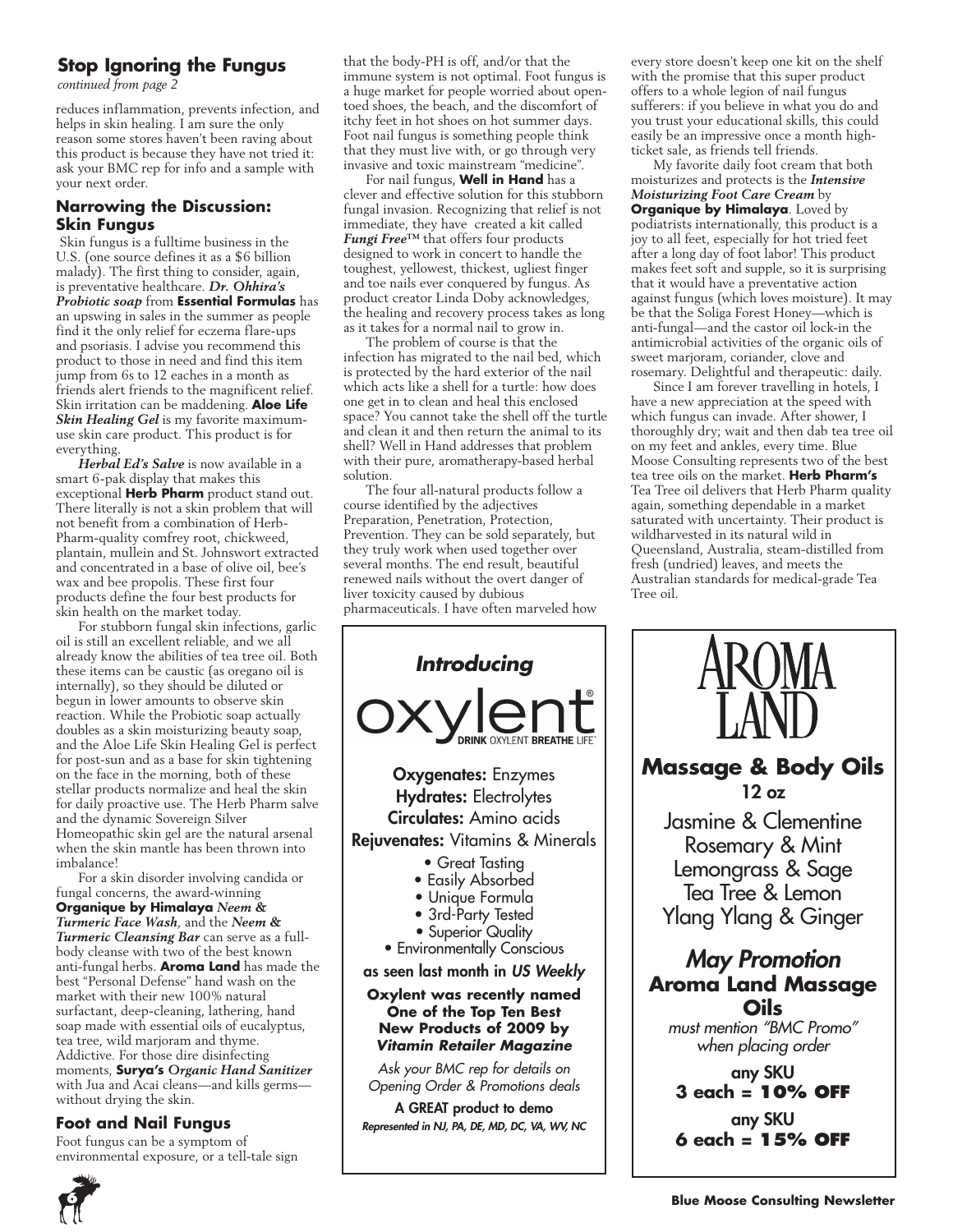At night, Sovereign Silver Skin gel is by my hotel room bed along with the delightful Himalaya Foot Cream. Goodbye fungus; hello healthy skin.

#### **Internal Preparations**

Even though probiotics are one of the bestknown therapies for fungal prevention and cure, I will not highlight that issue now. Suffice it to say that every reader should already know the advantages of daily probiotics for overall health, and the specifics of homeostasis—so I will not linger on this issue. In Ayurvedic medicine, they recognize that fermented foods are seminal to any prescription for fungal disorder, and therefore understand that *Dr. Ohhira's Probiotics 12 PLUS*—a fermented, food-source of lactic acids bacterias—is the best choice for candida, or any other gut imbalance.

Aloe vera, the digestive panacea, is also known to be a classic internal antifungal. If the issue is candida, then **Aloe Life's** *Aloe Gold* is the ideal internal daily food support. Aloe vera not only assists intestinal flora, and is a mild anti-inflammatory that keeps peristalsis natural, but also governs the population of internal flora gently and safely. For rebuilding a devastated or weakened gut climate, the *Herbal Stomach Formula*  delivers the therapeutic value of an organic whole leaf concentrate along with a premiere combination of herbal extracts.

Antifungal herbs include black walnut, barberry, cajeput, calendula, chamomile, chapparal, cinnamon, clove, fennel, frankincense, garlic, goldenseal, lavender, lemon grass, licorice, myrrh, neem, olive leaf, pau darco, peppermint, rosemary, sage, spilanthes, thuja, tea tree, and turmeric. Topically, henna is antifungal. An herb for every intelligent healthful multitask. Always consider the energies of the herbs, as you would not want to use a warming herb typically in a hot disposition. Often the more antiseptic, the better.

Two standout herbs that are antifungal are neem—which actually was the center of a huge multinational patent-case concerning its antifungal successes and the corporate sciencethieves attempts to capitalize on nature's bounty, and spilanthes, a Brazilian and African plant called "toothache plant" but which is very powerful to the immune system, is antimicrobial and may prove effective in protocols for malaria and Lyme's Disease. Brazilian Green Bee Propolis, delivered by **Essential Formulas**, will soon become a basic recommendation for systemic fungal imbalances

**Herb Pharm's** *Spilanthes-Usnea Compound* has to be your # 1 recommendation for an herbal anti-fungal remedy. The indications are matched by the effectiveness of the formula: this product can address issues of the mouth, stomach, intestines, anus, vagina, nose, ear, and skin, as well as systemic fungal infections. Specifically for candidiasis (vaginal, intestinal and systemic), apthea (thrush) and stomatitis, ringworm, athlete's foot, toenail and fingernail fungus. A simple arrangement of usnea lichen; oregano leaf and flower; and spilanthes flowering herb, this product is an internal and external masterpiece. The only sadness is that staff members don't take the time to learn the

#### **"We Are health food people" Jennifer Jo Stevens, Sales and Education Representative, BMC**



So far, in my time on this Earth, I have always seemed to find a way to step outside of societal bounds and enter into what may be called esoteric realms. As much as I had originally tried to fit into a Western mold, I always ended up breaking out and creating my own masterpiece.

Growing up in the beauty of New York's Hudson Valley provided me with the opportunity to connect with Nature's healing ability on a mind-body-spirit level from the very beginning of my life. I always felt most at home in the garden, walking in the woods or creating concoctions on the stove with my family.

I digressed from this and attempted to become a responsible adult. In my carreer in Social Services I had the opportunity to work in a variety of fields: substance abuse, HIV/AIDS and finally specializing in human sexuality were I

became a Professional Trainer and Community Educator. Once again in the beauty of the Hudson Valley learning under the mentorship of Susun Weed how to take all of the components of my childhood and turn them into remedies to heal others, our planet, and myself.

Herbal medicine and the wonders of Nature's power called to me in the most powerful of ways. I began to crave the knowledge and sought it everywhere I could find it, learning about organic farming, nutritional healing, raw food, macrobiotics, yoga, meditation, energy medicine, TCM, Reiki, Ayurveda...the list goes on. Now I am studying to be an Ayurvedic Lifestyle Consultant as well as finishing a Master's program in Natural Health. Never did I think that the knowledge I was collecting along the way would lead to a career, just to a lifestyle.

I had been seeking a place to work that met with my values and held the level of integrity that I wanted to emulate in my life. I ended up finding that at Whole Foods Market in Marlton, New Jersey. Suddenly, all the knowledge I had collected over the years, coupled with skills learned in human services, was put into practical application with a speed that could have given me whiplash. Quickly, I became a buyer and began learning the process of for-profit business practice. I ended up in an industry where I "fit" like a key in a lock.

This has now led me into a stage of my journey where I have joined the team at Blue Moose Consulting. Not only do I get to work in the most amazing health foods stores NJ has to offer, but I am granted the honor of assisting them become successful at what they love by teaching them about the products that I love. Win-Win at its finest! Becoming a part of Blue Moose Consulting is not only my most recent, but also one of my most exciting, works of art so far.

uses for this product with the old-time herbal name.

Usnea, often called "Old man's beard" is a dried tree lichen, Usnea's usnic acid has shown effective anti-microbial activity against fungus, some protozoa, and gram-positive bacteria (though not against gram-negative bacteria—e.g., E. coli and Salmonella). Usnea is an amazing fact of nature. It grows all over the world and is a symbiotic of a fungus and an alga (think seaweed). Several things are truly mind-expanding about usnea lichen, including that it grows significantly only in unpolluted air, and it has been used for thousands of years topically as an herbal bandaid in a way, corresponding to Dragon's Blood's historical use. American Indians applied usnea to severe battle wounds, and it is added to aquariums to prevent fish infections. Usnea is very bitter and powerful, and is best utilized in a balanced formula and in clear parameters like with the Herb Pharm Usnea-Spilanthes Compound. Crossmerchandize in your Herb Pharm set, in your digestive section and in your topicals bodycare first aid section.

Usnea is a living symbiosis of two variant species living together: an alga—an old seaweed living in a tree—that has found a shared life with a tree fungus. And this fungal living family is used to fight fungus. Peculiar and magnificent. Likewise, the medicinal mushrooms have been used historically for fungal concerns. When learning from nature, we often come to understand that our mind has to be able to adjust to the beauty of creation. Yes, Reishi mushroom is a principal therapy for fungal issues. While usnea is antimicrobial, a natural source of Vitamin C and antibiotic-like, reishi is a powerful immuno-supportive adaptogen. Two fungal foods perfect to rid the body of negative fungal flare-up. In the great Kingdom of Fungus, there are powerful warriors of good to counter the elements that are bad for us.

Adding to the wonders of nature, it is actually a sugar found in a yeast that is one of the primary antidotes to immune system weaknesses that can lead to a severe candidiasis. Remove the cell wall of baker's yeast, and you can capture a purified beta glucan that has the best research in the medical world for natural immune system support. **Immune Health Basics** has captured that element in a pure beta glucan product with the WGP™ beta glucan nutraceutical. To unleash a similar and more food-like combination of polysaccharides and beta glucans from the medicinal mushrooms, you have to unlock the tough outer skeleton of the chitin—the mushroom body's fruiting skin—to get the main scientifically verifiable attributes from the mushrooms. **Mushroom Science's** hot water extract delivers these immuno-supportive elixirs in guaranteed potency capsules.

Lichen, mushrooms, yeast: look how like cures like in the world around us. Likewise, homeopathy is exceptional for people looking for the most well-rounded healing protocol. For the sensitive, weak or very toxic, **Newton Homeopathics'** *DETOX formula* is the starting point of any detox. It complements their *Candida* and their *Foot Fungus continued on page 8*